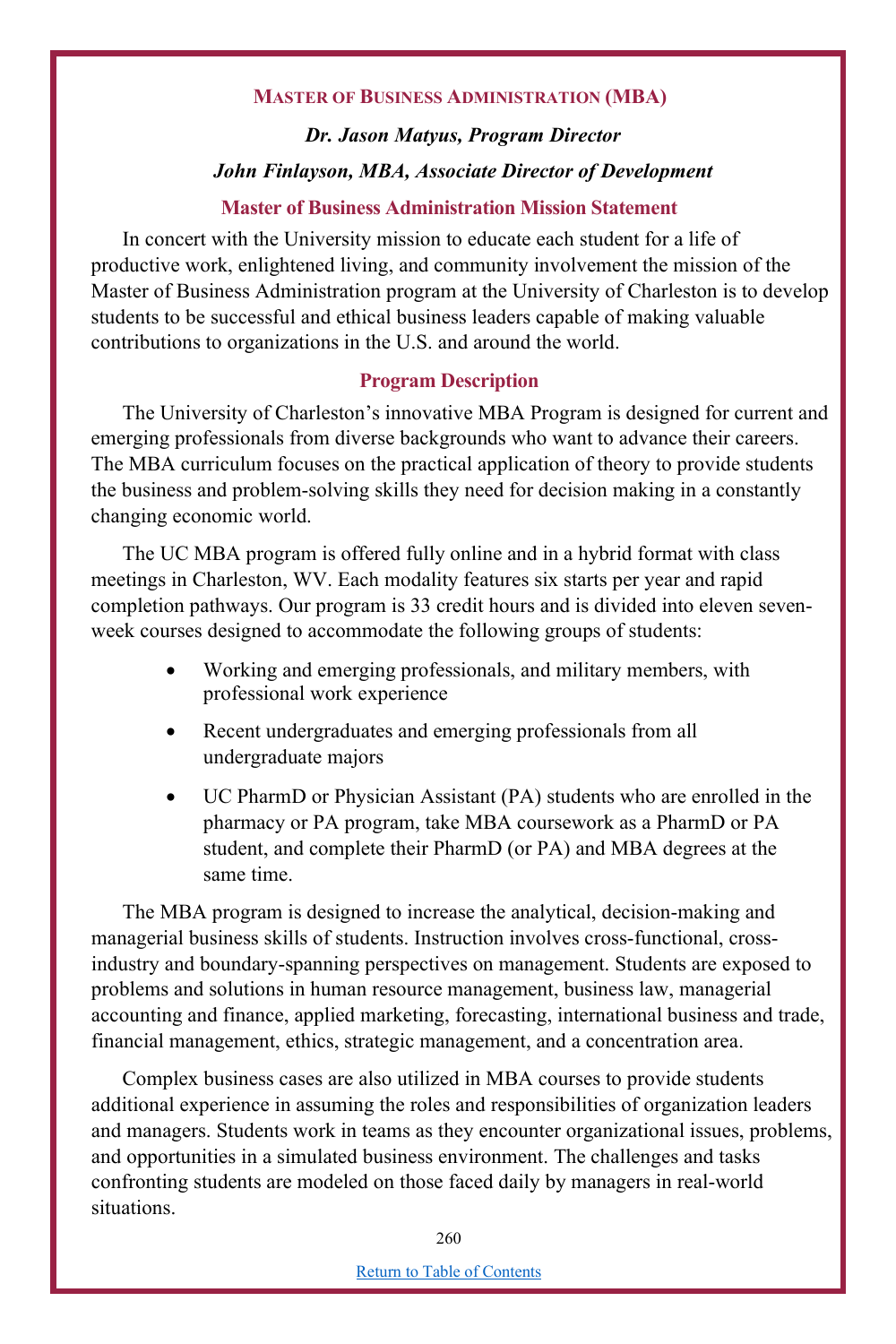Our MBA program is strategically designed to provide the flexible learning environment and quality learning experience adult learners need to balance life/work needs and compete in today's business environment. Flexibility is provided with a rapid admissions process; six starts per year; 7-week terms; an asynchronous delivery; and possible degree completion in one year for highly motivated students. The high quality of our program is evidenced by a technology and media-rich learning environment; worldclass industry expert instructors and faculty; an applied learning environment; opportunities for engaging learning experiences with faculty, industry leaders, and classmates; and highly-valued concentrations.

Another distinguishing feature of our MBA program is an engaging international learning experience as part of an International Business & Trade course. Students in this course will have the option to either (1) be guided through a course assignment to assess the economic, cultural, political, ethical, financial, and general business challenges and opportunities abroad in the context of trade environments for the U.S. and a foreign country; or (2) travel abroad with faculty and classmates for an optional ten-day international practicum in the summer-A term during the International Business  $\&$  Trade course (MBA-675). This international travel allows students to experience and assess the economic, cultural, political, ethical, financial, and general business challenges and opportunities abroad. Students choosing the travel option will meet with host country business leaders, educators, US companies located overseas, and U.S. government personnel stationed in the host country. Recent itineraries have included China, Ireland, Panama, Brazil, Spain, Vietnam, and Colombia. The travel component does require additional fees above the regular MBA tuition for the International Business & Trade course.

## **MBA Program Learning Outcomes**

At the conclusion of the MBA program, the graduate will:

- 1. Evaluate business problems by utilizing modeling and systems thinking to make informed decisions across functional areas.
- 2. Demonstrate effective written and verbal communication skills, including interpersonal interaction and team behavior.
- 3. Evaluate and apply principles of executive leadership and managerial development, including an understanding of legal and ethical decision making in a professional environment.
- 4. Evaluate the impact of contemporary business trends on business decision making.
- 5. Evaluate, select and apply principles of strategic planning to improve longterm business viability.
- 6. Appraise and select the various forms of economic systems and models used by world-class organizations in the global marketplace.

#### **Program Structure**

Return to Table of Contents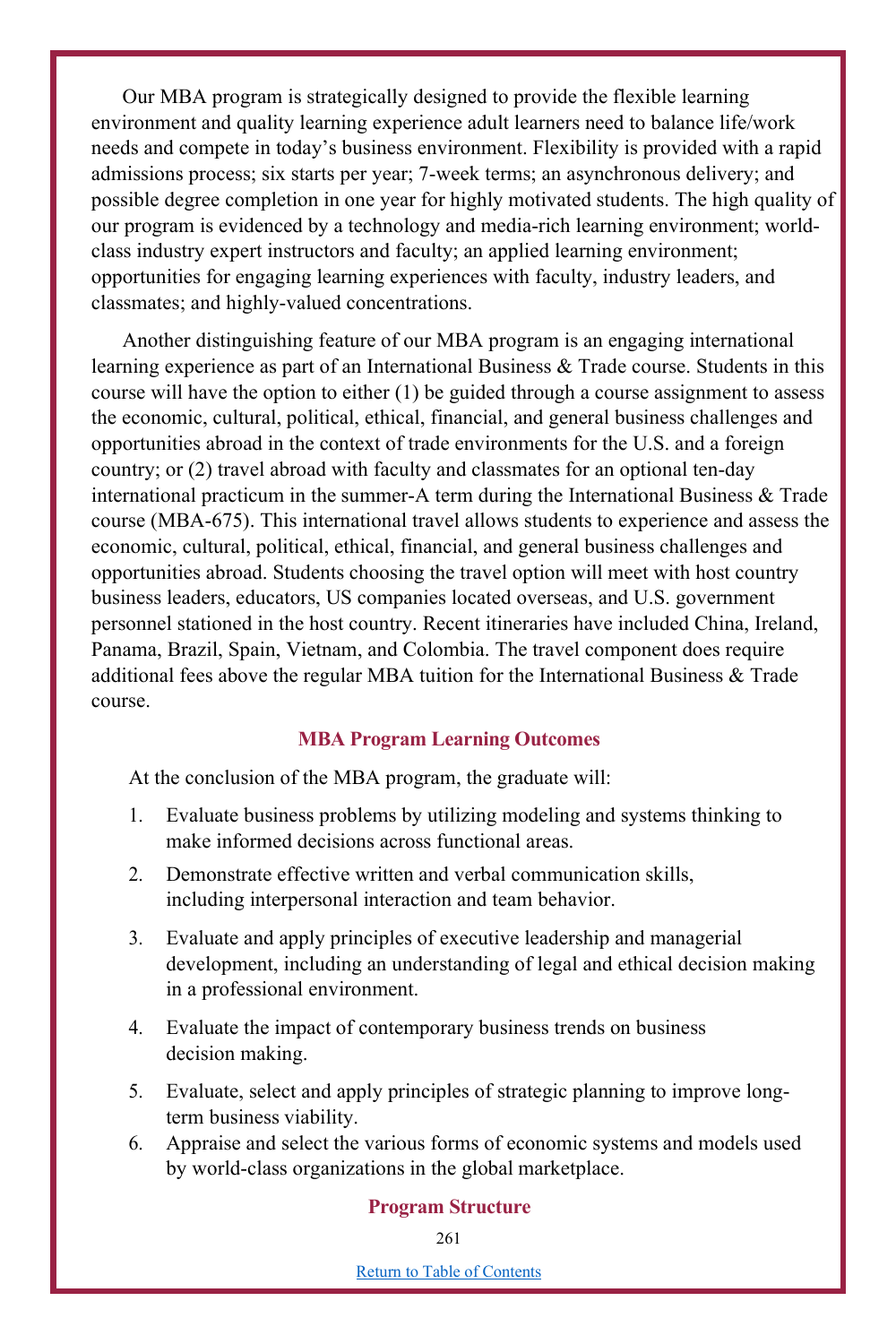The MBA program is available fully online and in a hybrid format with weekly class meetings on the Charleston, WV campus. The online program also offers, but does not require, weekly check-ins to engage with instructors and classmates. The eight core courses in the program are in 7-week sessions and are three-credit hours each. The capstone experience of the MBA program is the Strategic Decision-Making course which should be taken during the student's last semester. The program is designed to be completed in 12-16 months and students may choose from available concentrations. Highly motivated students interested in a fast-track may be able to complete our MBA in as little as one year.

Athletes playing a sport hosted by the University of Charleston and regional students (residing within 31 miles from campus) without 2+ years of professional work experience will also enroll in hybrid sections and MBA Professional Experience coursework that includes additional weekly meetings and professional practice in the Greater Regional Charleston community; these professional experience courses are two credit hours each for three semesters.

Professional experience coursework is designed to meet the needs of emerging business professionals in the central Appalachian region seeking to earn their MBA. Students will be paired with regional mentors, introduced to regional business networking opportunities, and have two required internships. At least one of these internships is required to be off campus. All these activities enhance our students' ties to the region, opening professional opportunities during the program and after graduation.

Graduation from the MBA Program requires a minimum cumulative GPA of 3.0 in MBA coursework, calculated using the final grade for each course. Students should maintain a minimum cumulative GPA of 3.0 in the program at all times. Students falling below this level at the end of a course may be placed on academic probation and may be required to repeat a course(s) and/or do remedial work under the supervision of faculty members.

Students should achieve a cumulative GPA of 3.0 by the end of the academic term following the one in which the probation period was established, or they may be dismissed from the MBA Program. Should the student wish to appeal his/her dismissal, he/she must do so within fourteen calendar days from the date of receipt of the dismissal letter, unless the Program Director grants a delay due to extenuating circumstances.

#### **MBA Core Courses (24 credit hours)**

| 4. MBA 674 Quantitative Methods for Business & Economics 3 credits |  |
|--------------------------------------------------------------------|--|
| 5. MBA 675 International Business & Trade 3 credits                |  |
|                                                                    |  |

Return to Table of Contents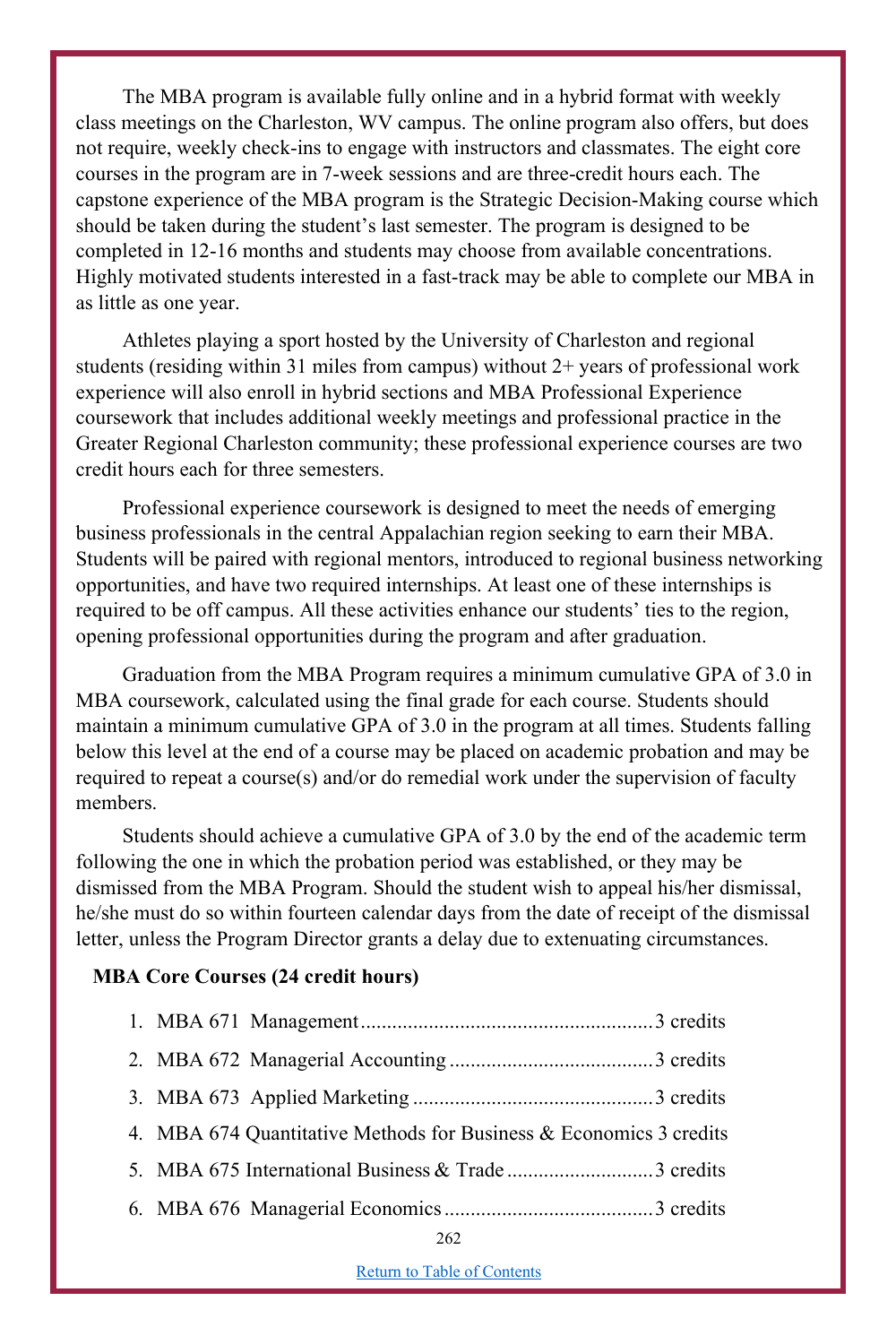- 7. MBA 677 Managerial Finance .............................................3 credits
- 8. MBA 678 Strategic Decision Making ...................................3 credits

## **MBA Concentrations (9 credit hours each)**

In addition to the MBA core courses, MBA students must choose one concentration (9 credits) from the following:

## **Management Concentration:**

Demonstrate ability to apply management theories to improve performance of organizations.

- 1. MBA 711 Organizational Behavior......................................3 credits
- 2. MBA 712 Operations Management......................................3 credits
- 3. MBA 713 Leadership and Ethics ..........................................3 credits

# **Healthcare Management Concentration:**

Develop solutions to operational issues in the management of healthcare systems.

- 1. MBA 721 Healthcare Informatics.......................................3 credits
- 2. MBA 722 Healthcare Economics.......................................3 credits
- 3. MBA 723 Healthcare Policy & Ethics................................3 credits

## **Business Analytics Concentration:**

Demonstrate ability to apply business analytics tools to find solutions to business problems.

- 1. MBA 731 Business Analytics for Managers..............3 credits
- 2. MBA 732 Data Visualization & Data Mining............3 credits
- 3. MBA 733 Data Science Applications & Technologies.......3 credits

# **Experiential Learning Track**

Required for regional students, athletes, and GAs, without two years of professional work experience (defined as Exempt or Professional, e.g. nurse, by the Department of Labor).

- 1. MBA 591 Experiential Learning I 2 credits
- 2. MBA 592 Experiential Learning II 2 credits
- 3. MBA 594 Experiential Learning IV 2 credits

# **Transfer Credit**

Students must take a minimum of nine (24) total credit hours from the University of Charleston, three of which must be the MBA 678 capstone course.

Transfer credit up to a maximum of 9 credit hours from a regionally accredited university may be accepted (subject to approval by the MBA Program Director). Students must take the MBA 678 capstone course and at least two other courses at the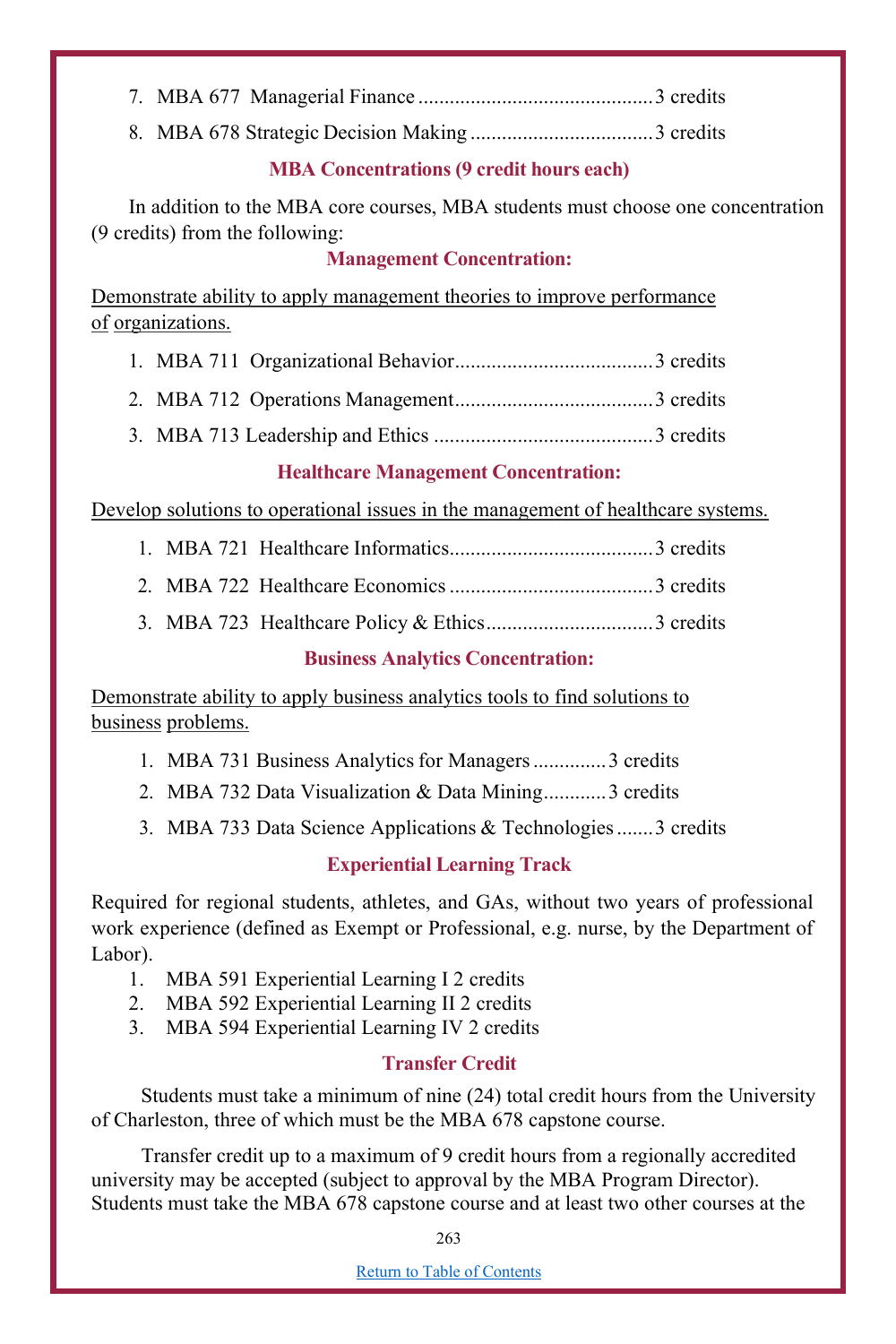University of Charleston to receive their MBA from the University of Charleston.

## **Refunds**

The weekly hybrid or online format may consist of weekly meetings in addition to required online work each week. Should an MBA student withdraw from the Program, the following policies and procedures pertain:

- **Death of the student, spouse, parent or child; job or position change, including job relocation:** Should any of these events transpire during a course, prorated tuition for that course will be reimbursed for each of the course lessons not yetcompleted.
- **Dissatisfaction with the Program or any personal reason beyond that listed above:** Should withdrawal of this nature transpire during a course the student will not be reimbursed for the unfinished course. If withdrawal occurs at the end of a course, the student will not be charged for the next course provided written notification is given to the Program Director in advance of registration for the next course. If the withdrawing student has already participated in the International Practicum, he/she will be responsible for the remaining amount due for their prior participation.
- **Withdrawal Procedure**: Students withdrawing from the Program for any reason, must immediately provide the Program Director a written, signed and dated request with rationale. The student will be officially withdrawn when the required notification has been recorded in the Student Solutions Center. The student will be notified in writing once the withdrawal is official.
- **For Students Using DOD Tuition Assistance** Department of Defense Instruction (DoDI) 1322.25, "Voluntary Education Programs: The Department requires the return of unearned TA funds on a proportional basis through at least the 60 percent portion of the course regardless of the reason for withdrawal (service-related or otherwise). The return of any TA funds will be returned directly to the military service, not to the service member. The requirement to return unearned TA funds on a proportional basis applies to the TA portion only. Any calculation performed by the institution would consider only TA program funds. For example, the Service paid \$250.00 and the student paid \$30.00 outof-pocket. In this scenario, if the student withdrew at the 60 percent point and the institution's return of unearned TA policy calls for a 10 percent return of TA funds at that point, the institution would return \$25 (10 percent of \$250) to the Service. The Department provided flexibility inherent in the use of the language "proportional" (vice pro-rated) to allow educational institutions to align their institutional refund policies with the return of unearned TA funds. The Department encourages educational institutions to particularly work with service members that stop attending due to a military service obligation in identifying solutions that will not result in a student debt for the returned portion. (Created: June 05, 2014)

**Contact Information can be found at: http://www.ucwv.edu/academics/master- of-business-administration/**